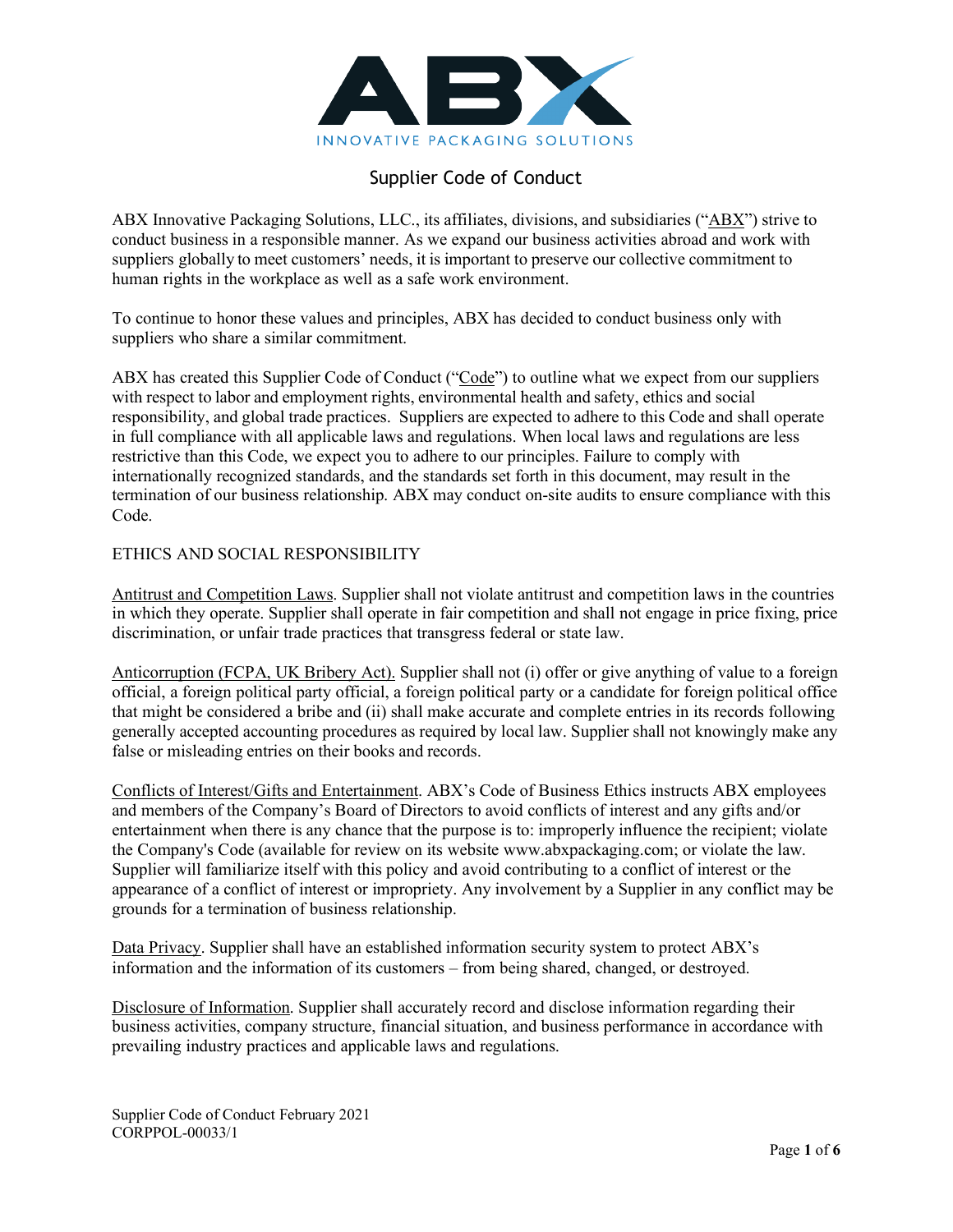

Intellectual Property. Supplier shall respect intellectual property rights and shall maintain controls to safeguard ABX's name, logo, trademarks, confidential information, and other intellectual property against unauthorized use, modification, and damage.

Operating License. Supplier shall have appropriate licenses, registrations, and certifications required to conduct business in the locations which they operate.

Social Responsibility. Supplier shall operate in an ethical manner and consider the environment when making business decisions. Supplier is encouraged to develop or adapt existing business practices to improve their work environment, community, and society in general.

Supplier Diversity. ABX is committed to supporting economic development efforts with diversesuppliers to the extent that jobs may be provided, entrepreneurship may be advanced and useful goods and services may be produced at competitive prices. We expect our Suppliers to adhere to similar principles and support and develop supplier diversity program within their organizations. As required, Suppliers shall provide data to ABX detailing spend with diverse suppliers.

Transparency. Suppliers shall provide transparency into their operations, policies, processes, and relevant records to ABX and/or its designated third party. Supplier will disclose conditions that may be in conflict with the Policy or any applicable regulations or laws in facilities that manufacture, inspect, package, store or handle ABX goods. Supplier will provide access and cooperation to ABX or designated third party representatives to conduct an assessment of the facility manufacturing ABX products to ensure compliance with local laws and regulations and the foregoing representations and warranties.

# **LABOR AND EMPLOYMENT RIGHTS**

Freedom of Association. Supplier employees have the right to form and/or join unions and bargain collectively. Supplier shall not retaliate or discriminate against any employee choosing to exercise their right to do so.

Child Labor, Involuntary Labor and Human Trafficking. Supplier shall not directly or indirectly employ or make use of any children. Supplier shall not use any forced labor, which means any work or service performed involuntarily under threat of penalty. Supplier will comply with the minimum employment age limit defined by national law or by International Labor Organization ("ILO") Convention 138, whichever is higher. The ILO Convention 138 minimum employment age is the local mandatory schooling age, but not less than 15 years of age (14 in certain developing countries), subject to exceptions allowed by the ILO and national law. If Supplier's employees are working in facilities that are manufacturing or packaging Buyer finished products, serving as temporary employees to Buyer, or present at Buyer facilities, then these employees shall be at least 15 years of age (and no exceptions allowed by the ILO or national law will apply).

Wages and Benefits. Supplier shall provide employees with wages and benefits that meet the minimum required amount by applicable laws/regulations. In countries where no minimum wage law applies, employees shall be paid at a rate comparable to the prevailing industry average. Supplier is expected to pay personnel in legal tender, on a regular basis, and in a timely manner.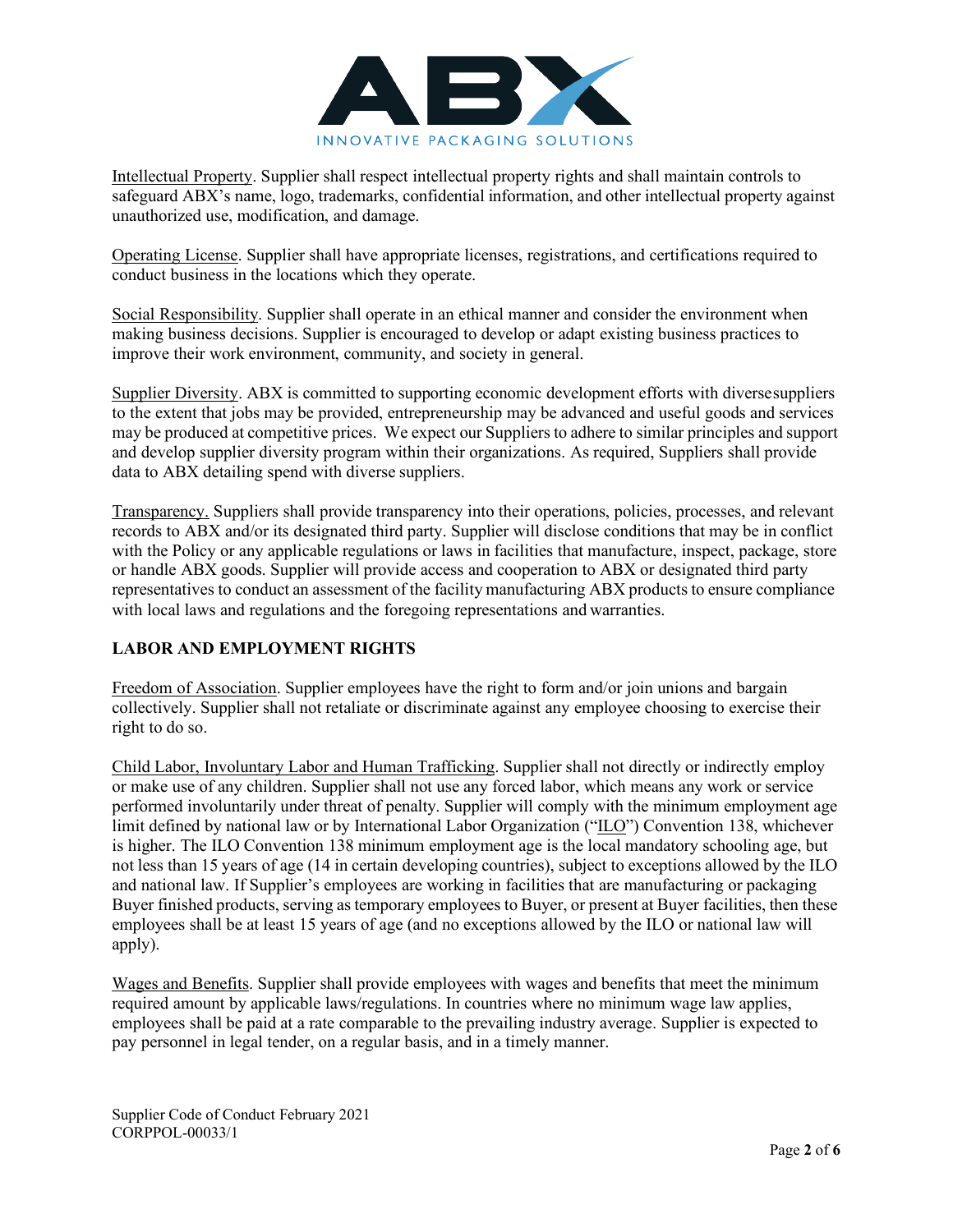

Hours of Labor. Within the bounds of normal seasonal and other fluctuations in business requirements, Supplier will:

- Maintain a reasonable overall pattern of required working hours and days off for its employees so that total work hours per week do not regularly exceed industry norms.
- Pay fair and timely compensation, including any required premium payments for overtime work.
- Advise new employees at the time of hiring if mandatory overtime is a condition of employment. In no event, however, shall any voluntary overtime be considered to be a breach of this article or any other provision hereof.

Harassment and Abuse**.** Supplier shall provide a workplace free from harassment, which can take many forms, including sexual, verbal, physical or visual behavior that creates or could create an offensive, hostile, or intimidating environment.

Non-Discrimination. Supplier shall hire, compensate, promote, discipline, and provide other conditions of employment based solely on an individual's performance and ability to do the job. Supplier will not discriminate based on a person's race, sex, age, nationality, marital status, ethnic origin, or any other legally protected status.

Diversity. ABX believes in the value of diversity and is committed to actively creating an environment where each team member feels empowered to learn, grow, and maximize his/her personal contribution. Celebrating the similarities and difference that shape each of us will continue to encourage innovative thinking and drive the kind of sustainable, competitive advantage that will help us grow and prosper for decades to come. We expect our Suppliers to be inclusive and ensure that their employees and other stakeholders are always treated with dignity and respect.

Sourcing of Materials from Areas of Conflict. As a U.S.-based company, ABX is required by law to track the use of certain minerals known as "conflict minerals" (tin, tungsten, tantalum, and gold) which are mined in conditions of armed conflict and human rights abuses in the Democratic Republic of the Congo or an adjoining country. Supplier will provide all relevant information upon request.

Disciplinary Practices. Supplier shall not use corporal punishment or other forms of mental or physical coercion as a form of discipline.

## **ENVIRONMENTAL HEALTH AND SAFETY**

Environmental Compliance. Supplier shall comply with all environmental laws and regulations. Supplier shall have applicable environmental permits and registrations for the business sector in which the Supplier operates. Permits and registrations shall be maintained, kept current, and made available to ABX for inspection on request.

Sustainability. Supplier should work to reduce the environmental impacts of their operations including natural resource consumption, material sourcing, waste generation, wastewater discharges, and air emissions. Supplier should prevent accidental releases of hazardous materials into the environment and adverse environmental impacts on the local community.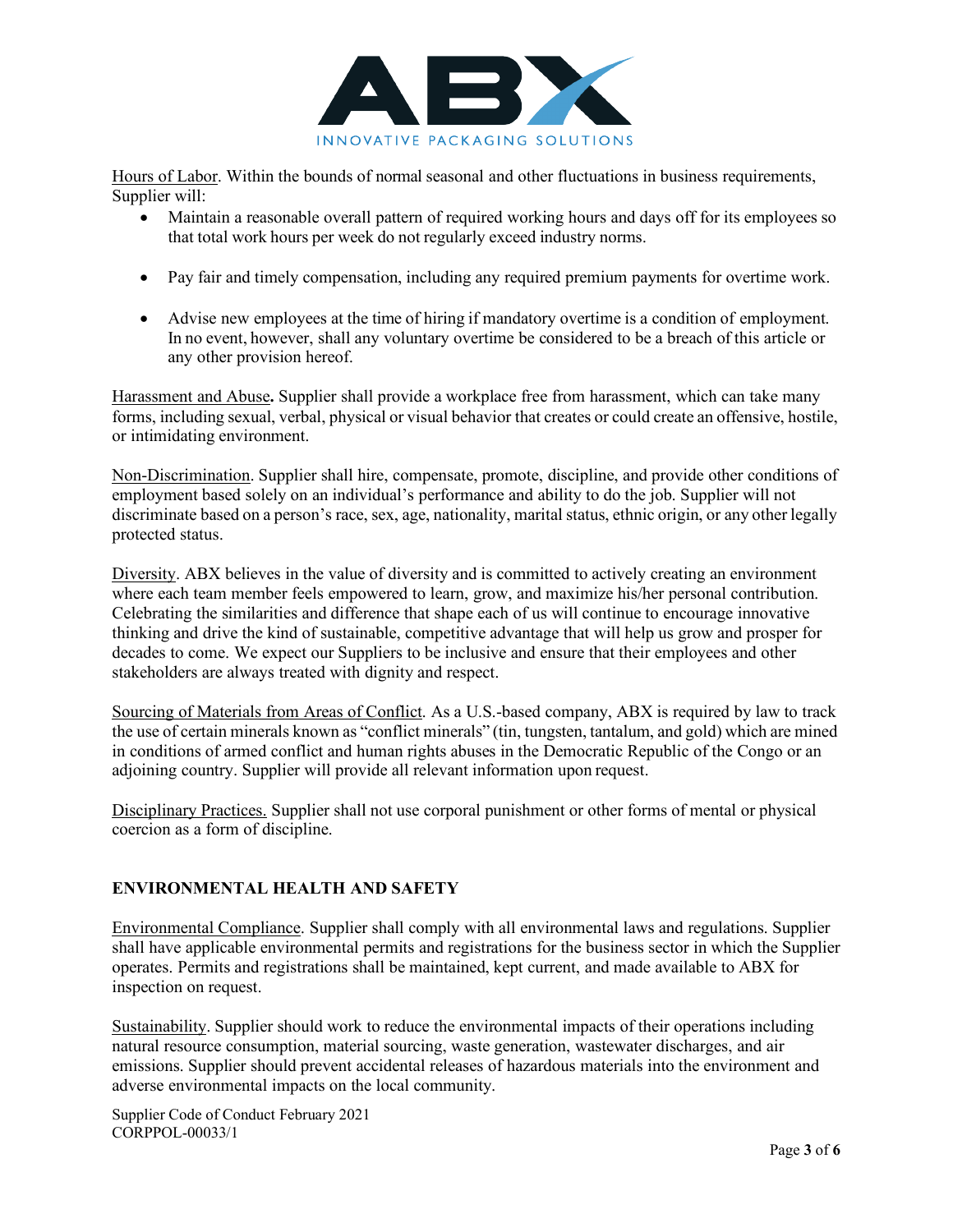

Health and Safety of Employees. Supplier shall provide its employees with a safe and healthy working environment in accordance with applicable local and national laws which shall include appropriate protection from exposure to hazardous materials and access to potable water and clean sanitation facilities. Supplier will also adhere to all applicable laws and regulations regarding Product Content Restrictions prohibition or restriction of specific substances including labeling laws (for both source and end market countries) and regulations for recycling anddisposal.

Emergency Prevention and Response. Supplier shall identify potential emergency situations, implement preventative measures, and be prepared to execute emergency response plans.

# **PRODUCT QUALITY AND CONTINUOUS IMPROVEMENT**

Product Quality. Supplier shall provide high-quality products that meet the requirements and specifications set forth by ABX. Supplier shall create and maintain a Quality Management System (QMS) and Product Safety Management System that is approved by a reputable third party registrar, and shall be able to provide documentation of quality certificates upon request.

Batches / Records. Supplier shall supply all products in discrete batches, clearly labeled in conformance with purchase order requirements. All records shall be maintained so that batch traceability can be achieved and for a period of 7 years.

Certificates. Supplier will supply ABX a Certificate of Analysis for each batch indicating conformance to specifications and additional information and data, if available, upon request.

Continuous Improvement. Supplier is expected to remain competitive in the industry and should focus on continuous improvement efforts to enhance their business effectiveness. Efforts should include increasing customer satisfaction through reduced cost, faster response times, and improved product quality.

Obligation to Report. Supplier shall report quality issues, quality concerns, or quality non-conformities that were supplied to ABX in error, or in the event that a latent issue, concern, or non-conformity was detected after the material was shipped. ABX should be notified within 24 hours of complaint with a description of data needed to begin investigation. Supplier will further provide, in writing, within 10 business days, the cause and corrective action for any confirmed product quality event; final investigation and report to be provided within 30 business days.

Obligation to Communicate Changes. Supplier is obligated to communicate changes to their product, process, manufacturing location, and/or service with ABX, including but not limited to:

Specifications or any portion or component of the products; specifications or scope of the services; storage conditions; manufacturing processes, procedures, or equipment used to manufacture the products; raw materials; and location of manufacture or company ownership.

The general guidelines are that minor changes require notification and major changes require prior approval, such notification or approval to occur at least 90 days prior. This obligation varies depending on the type of goods supplied. Your ABX purchasing agent will advise you of the change communication requirements in coordination with ABX quality management based on your commodity or service.

Supplier Code of Conduct February 2021 CORPPOL-00033/1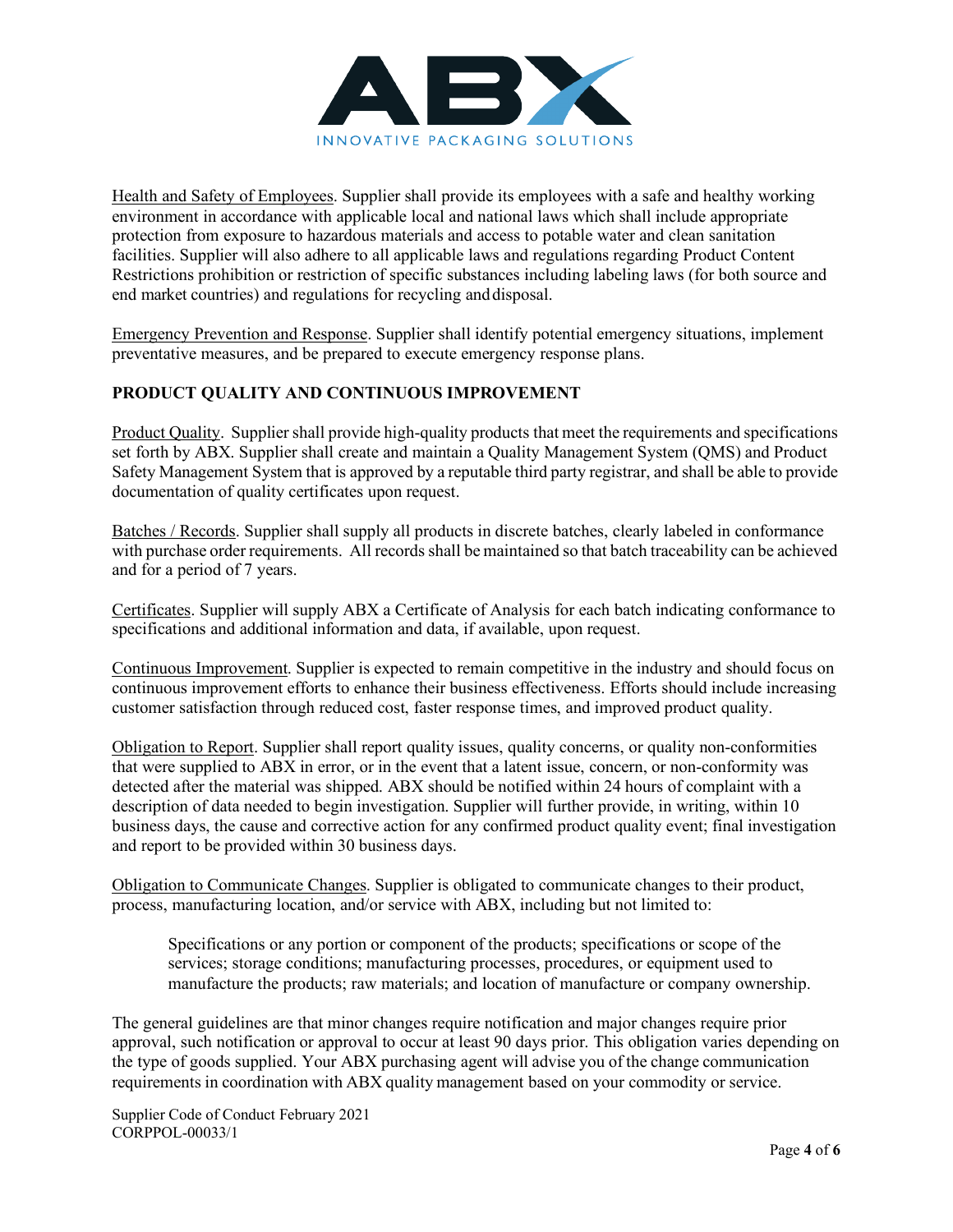

## Audits.

Supplier shall allow ABX to conduct quality and compliance systems audits at Supplier's facility. Supplier shall provide access to information pertaining to personnel, facilities, records, and control documents relevant to the supply of products and raw materials to ABX.

## **GLOBAL TRADE PRACTICES COMPLIANCE CERTIFICATION**

Anti-boycott. U.S. anti-boycott laws prohibit ABX and our foreign affiliates from participating in or cooperating with foreign boycotts not sanctioned by the United States.

Export Controls. Supplier shall not directly or indirectly provide to ABX any material or service from a country, person, or entity that is subject to U.S. or other regional, unilateral, and multilateral regulations that restrict transactions with specific foreign entities, persons, or countries (often referred to as denied, debarred, and/or restricted parties). Examples of entities and persons include but are not limited to, terrorists, organizations that fund terrorists, and/or parties guilty of trade violations.

Countries that maintain consolidated lists of financial sanctions targets include the United States, the European Union, Canada, the United Kingdom, and Japan. In the United States, government organizations responsible for enforcing trade sanctions and embargoes include the U.S. Department of the Treasury Office of Foreign Assets Control (OFAC), U.S. Customs and Border Protection, the U.S. Commerce Department Bureau of Industry and Security (BIS), and the U.S. Department of State.

Supplier should implement due diligence compliance practices to screen their employees, customers, suppliers, Suppliers, agents and other business associates, including all parties in each transaction such as banks, insurance companies, shipping lines, and freight forwarders to ensure compliance with applicable laws and regulations concerning embargoes and sanctions.

Supply Chain Security. Supplier shall be familiar with the Customs-Trade Partnership Against Terrorism (C-TPAT) requirements and maintain a written security plan in accordance with such requirements addressing: container security and inspection, physical access controls, personnel security, procedural security, security training and threat awareness, and information technology security.

Trade Regulations. Supplier shall comply with the trade regulation laws of the country or legal subdivision in which they operate.

Supplier makes the following certifications to ABX:

## Code of Conduct *[choose one]*

Supplier has a Code of Conduct or similar document at least as strict as ABX's Supplier Code of Conduct to which it adheres. OR

Supplier shall comply with the ABX Supplier Code of Conduct.

## Human Trafficking

No materials supplied to ABX are produced directly or indirectly by means of slavery or human trafficking; (ii) Supplier complies with all applicable laws regarding slavery and human trafficking in the country or countries in which the Supplier conducts business, including the California Transparency in

Supplier Code of Conduct February 2021 CORPPOL-00033/1